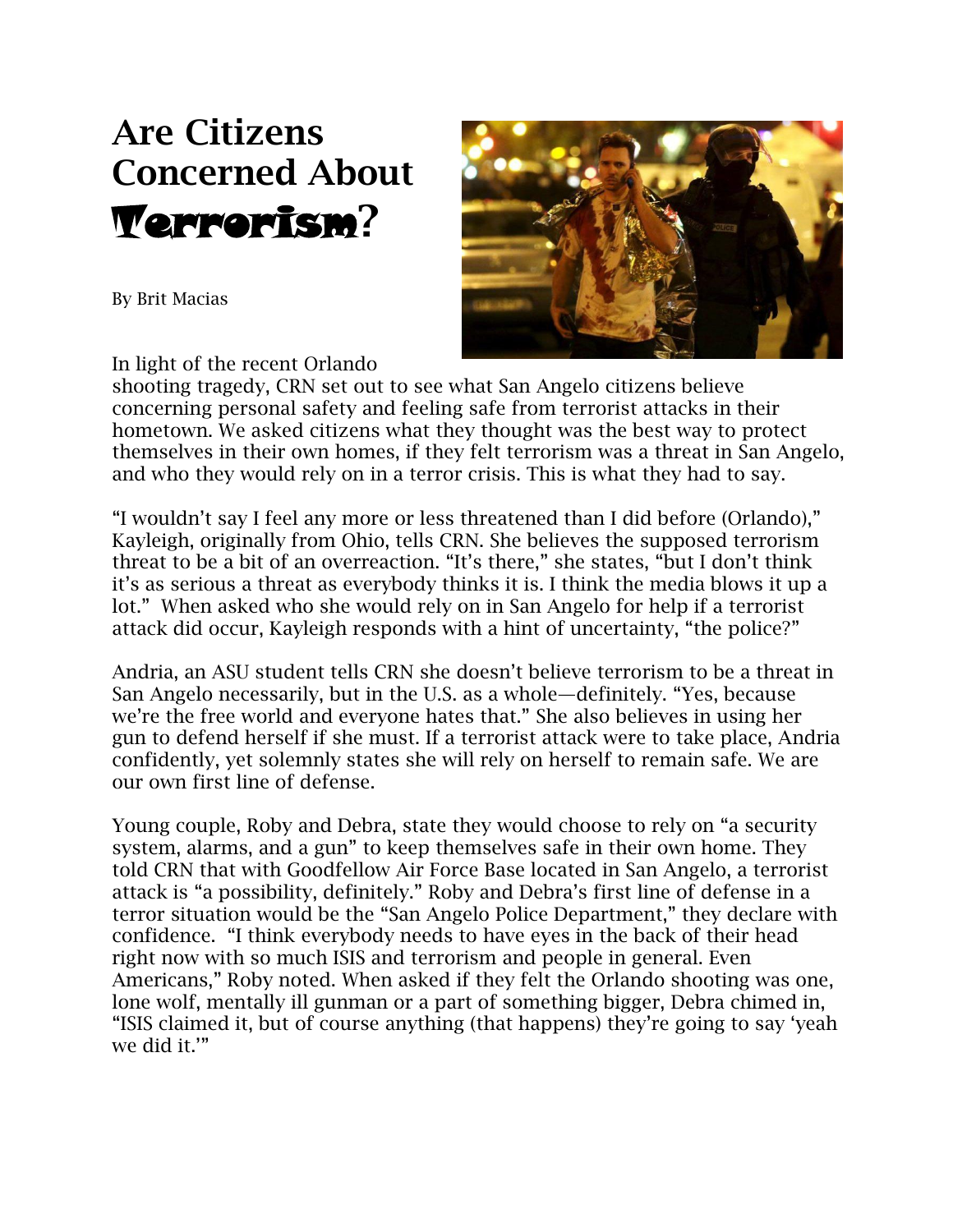Sherry and Thomas, another couple walking their little dogs, state they protect their own home with none other than a gun. "Got one lying by my bed," Thomas tells CRN. As far as San Angelo being a target, Thomas continues, "Whoever knows. You never know..." His wife spoke up, "We've got the Air Force base out there, Goodfellow, that could increase (the threat)." Thomas added, "Especially since it's high security… (It's) not so much the people at Goodfellow, but what it attracts because it's high security." With that point made, Thomas let CRN know he would count on military police if a terror attack occurred here. "San Angelo is good, but it gets too broad-cast (spread too thin) and when you need an officer, you can't ever find one. But I guarantee you get out on base and they're a dime a dozen."

Sherry isn't merely concerned about San Angelo, but the nation as a whole, "I don't think the President is taking stuff like (Orlando) serious(ly)." Both Thomas and Sherry credit the Orlando attack to a, "sick mind." "I'm not sure if it was ISIS," Sherry states, to which Thomas replies, "I don't believe it was, that's just my opinion …I don't think there was any one target, it was just whatever got in front of him."

The mentions about Goodfellow Air Force Base potentially being a target and increasing the threat of an attack in San Angelo sent CRN to check that out. We spoke to an engineering technician on base, Cherokee Chambers, and an Air Force Veteran, Roger Kuhlmann.

"I am a firm believer in being vigilant in all you do, don't live in fear. The best thing to do, I feel, is to be aware of changes in your neighborhood and community. If it doesn't look right ask questions. Questions have been a saving grace in many instances. Live by that gut feeling, it never leads you astray, it's the not following it that puts you in harm's way," Cherokee tells CRN. "As a citizen of San Angelo, first I would rely on the City to keep us updated on the current situation. It is also great to work on the base because we have such a great relationship with the city that we are always well informed," she states concerning who would protect her.

Roger tells CRN, the best line of defense to protect himself is "To be visual and pay attention. I would say be authorized to carry my gun on base. I carry off base all the time." I would expect the Police Department and State of Texas Rangers (to protect in a state of emergency)."

What did Cherokee and Roger have to say concerning Goodfellow as a potential target? "As long as I have lived here, I have never had any concern about a terrorist attack here. I believe that both the City and the base work together to protect against that possibility. In light of the fact that terrorist attacks have occurred just about anywhere without prejudice, we should be vigilant regardless of where we are," Cherokee states. "You can never under estimate